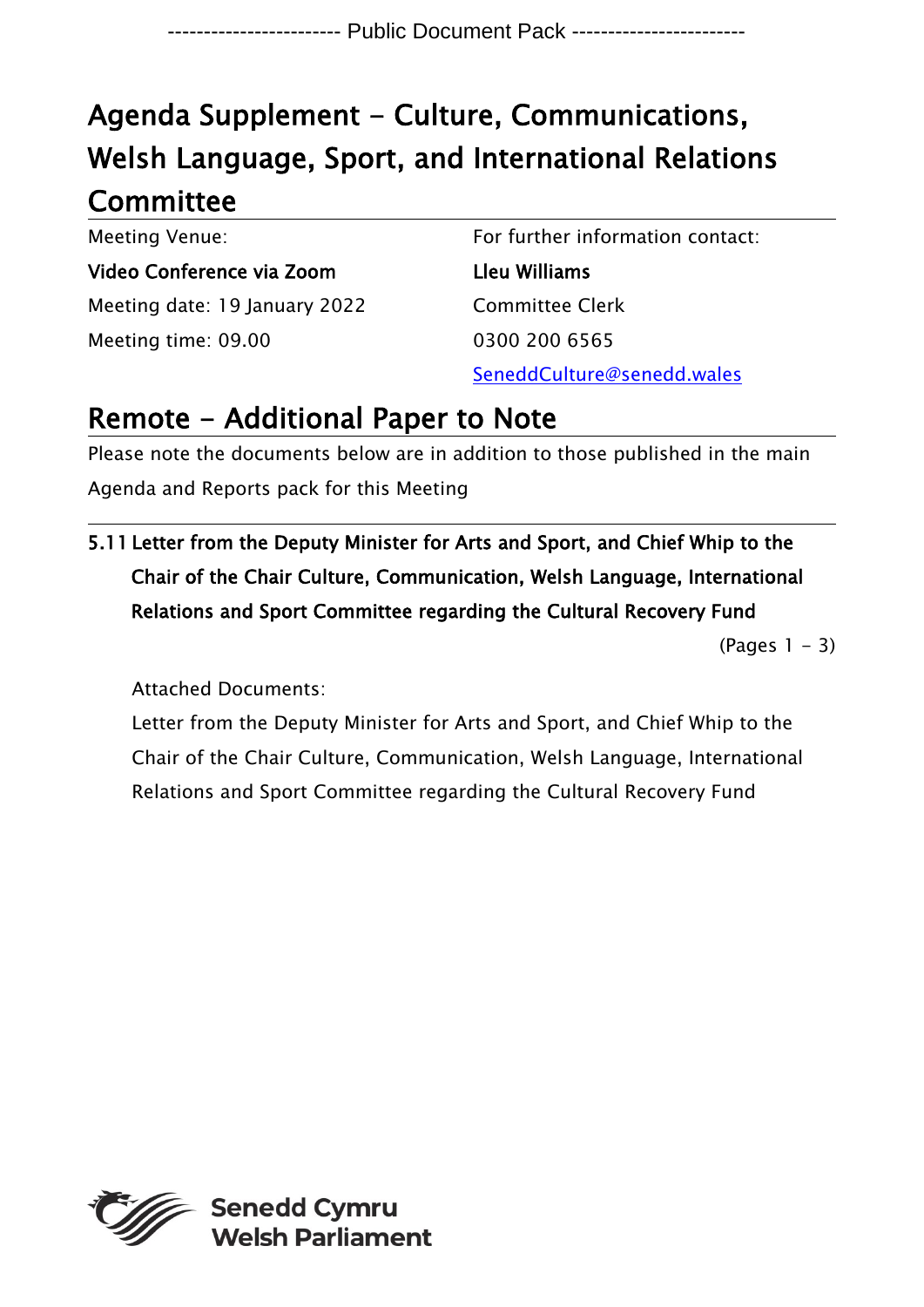

Ein cyf/Our ref DB/647/22

Delyth Jewell AS/MS Chair Culture, Communication, Welsh Language, International Relations and Sport Committee

18 January 2022

Dear Delyth,

Thank you for your letters dated 6 and 21 December 2021 regarding the 'Cultural Recovery Fund'.

## Cultural Recovery Fund

I announced on 12 January additional support for the cultural sector in Wales which continues to be impacted by the pandemic and the recent restrictions the Welsh Government has needed to put in place to keep Wales safe.

The Welsh Government is allocating an additional £15.438m to run a third round of the Cultural Recovery Fund (CRF).

The Arts Council of Wales (ACW) launched the application process on the 12 January to support organisations within the arts sector. The previously announced Winter Stability Fund budget now been merged into the third round of CRF to ensure alignment with the wider funding support on offer.

The remaining impacted sectors including music venues, heritage sites, event venues and organisers, independent local museums, community and independent libraries, galleries and independent cinemas who were previously supported via the Welsh Government's CRF will be contacted by letter during the week commencing 17 January which will set out how they can access funding support. There will also be support for eligible business and organisations that have not received support via CRF to date, who can meet the criteria. Chwaraeon, a'r Prif Chwip Chud a Thomas Church Church and Chief Whip<br>
In and Chief Whip<br>
I Understand It of the Cultural Recovery<br>
IN UNION CHINE Welsh Government<br>
Language,<br>
mittee<br>
support for the cultural sector in Wal

To be eligible, businesses will have to self-declare that they have experienced a material impact through a reduced turnover between December 2021 and February 2022.

> Canolfan Cyswllt Cyntaf / First Point of Contact Centre: 0300 0604400 [Gohebiaeth.Dawn.Bowden@llyw.cymru](mailto:Gohebiaeth.Dawn.Bowden@llyw.cymru)   [Correspondence.Dawn.Bowden@gov.wales](mailto:Correspondence.Dawn.Bowden@gov.wales)

Bae Caerdydd • Cardiff Bay Caerdydd • Cardiff CF99 1SN

Rydym yn croesawu derbyn gohebiaeth yn Gymraeg. Byddwn yn ateb gohebiaeth a dderbynnir yn Gymraeg yn Gymraeg ac ni fydd gohebu yn Gymraeg yn arwain at oedi.

We welcome receiving correspondence in Welsh. Any correspondence Received in Welsh will be answered in Welsh and corresponding in Welsh will not lead to a delay in responding.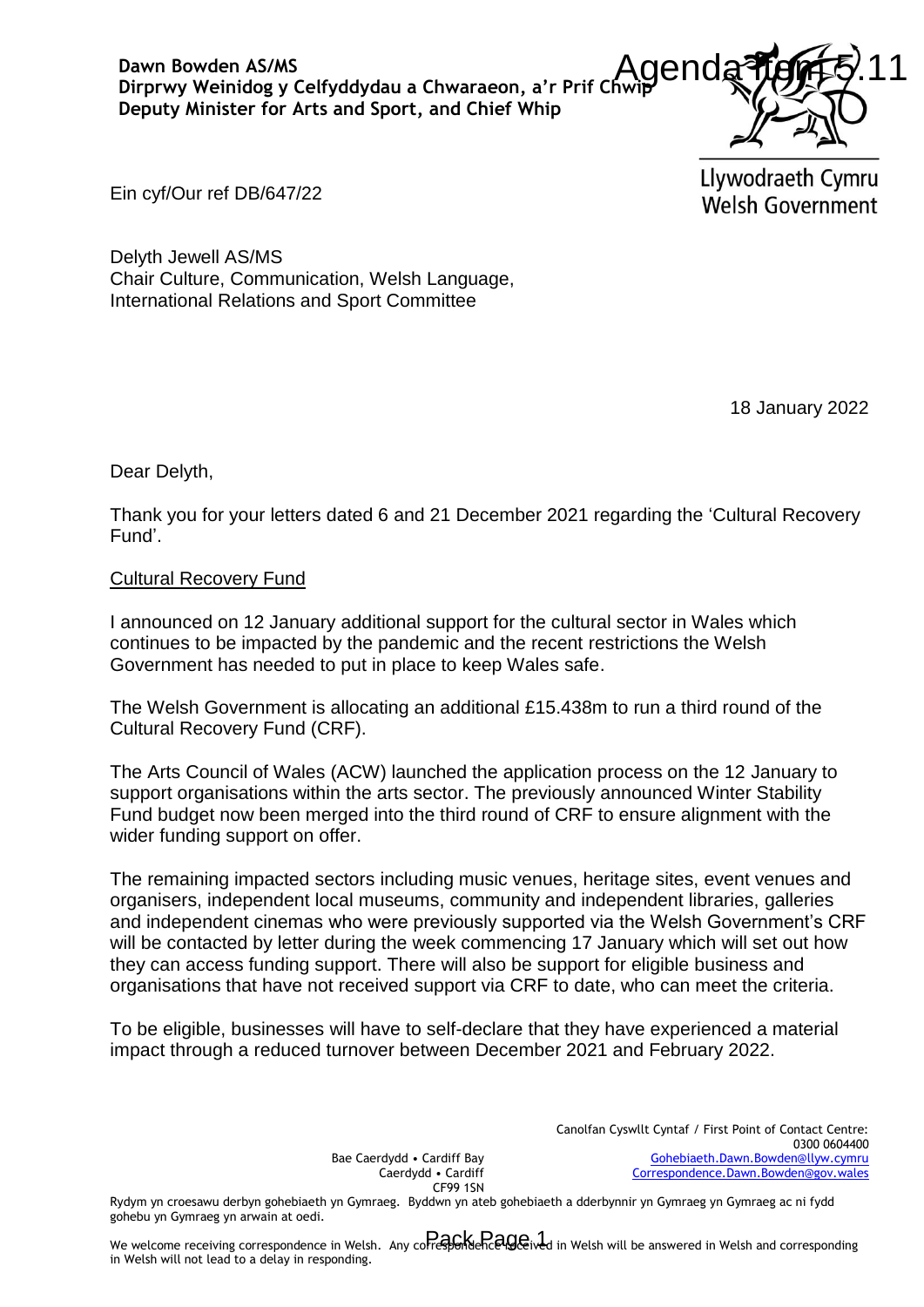We are also clear on the impact the current restrictions are having on our creative freelance community and are looking to increase our level of support to them. Details on this will follow in due course.

Following discussions with partners, industry and trade unions, we have doubled (to £1,000) the Emergency Business Fund grant award available for qualifying sole traders, freelancers and taxi drivers who do not pay rates.

The discretionary fund offers a one-off payment to those freelancers who are most impacted by the cancellation or postponement of activity because of the Alert level 2 restrictions in Wales. The fund is to focus on those freelancers who have lost income in performing arts and wider community engagement roles that would have experienced cancellation or deferral of performances, exhibitions and shows. We do not expect freelancers who work in sectors not impacted by the Alert level 2 restrictions to apply to this fund.

This third round builds on the previous support, where across both phases of the CRF we have provided £93m of funding which has supported business, organisations and individuals in the key cultural sectors.

## Covid Pass

This decision to implement a Covid pass in Wales was not taken lightly and cultural venues were included because they are indoors and they see large numbers of people congregating closely together for prolonged periods of time. As we know the longer large numbers of people are close together, especially indoors, the greater the risk of transmission.

The use of the [NHS Covid Pass or a negative lateral flow test](https://gov.wales/covid-pass-guidance-businesses-and-events-html) for cinemas, theatres and concert halls is required by law in Wales. Ministers have made their expectations to venues and events in Wales clear within the published [guidance.](https://gov.wales/covid-pass-guidance-businesses-and-events-html) We have received positive feedback on the implementation of the Covid pass, however, we will continue to monitor implementation and will make changes to the guidance, if necessary.

The Welsh Government will continue to support businesses operating the Covid pass, as we supported their initial implementation. This will include stakeholder meetings, guidance, FAQs and the provision of communications materials.

We undertook extensive communications to announce and promote the extension of Covid passes to cinemas, theatres and concert halls. There was wide media coverage and social media activity to promote the policy before it was implemented and we have continued to promote awareness through all our communications channels.

Alongside this activity, updated assets such as posters for stakeholders to download and use were created, guidance was revised and a promotional pack was published on gov.wales. Please see links below:

- NHS Covid Pass communication assets here: [Published Assets \(assetbank](https://eur01.safelinks.protection.outlook.com/?url=https%3A%2F%2Fwales.assetbank-server.com%2Fassetbank-wales%2Fimages%2Fassetbox%2F196c46e8-b05d-479d-b38c-6380cdc2cb6b%2Fassetbox.html&data=04%7C01%7CLeon.Griffiths%40Gov.Wales%7C9dad7a0e42c945395bff08d9b5ad09dd%7Ca2cc36c592804ae78887d06dab89216b%7C0%7C0%7C637740577056694117%7CUnknown%7CTWFpbGZsb3d8eyJWIjoiMC4wLjAwMDAiLCJQIjoiV2luMzIiLCJBTiI6Ik1haWwiLCJXVCI6Mn0%3D%7C3000&sdata=JexcCV%2FJcbwavjs1SXA843svXRzyPc5lvXL4VdEU3%2Fs%3D&reserved=0)[server.com\)](https://eur01.safelinks.protection.outlook.com/?url=https%3A%2F%2Fwales.assetbank-server.com%2Fassetbank-wales%2Fimages%2Fassetbox%2F196c46e8-b05d-479d-b38c-6380cdc2cb6b%2Fassetbox.html&data=04%7C01%7CLeon.Griffiths%40Gov.Wales%7C9dad7a0e42c945395bff08d9b5ad09dd%7Ca2cc36c592804ae78887d06dab89216b%7C0%7C0%7C637740577056694117%7CUnknown%7CTWFpbGZsb3d8eyJWIjoiMC4wLjAwMDAiLCJQIjoiV2luMzIiLCJBTiI6Ik1haWwiLCJXVCI6Mn0%3D%7C3000&sdata=JexcCV%2FJcbwavjs1SXA843svXRzyPc5lvXL4VdEU3%2Fs%3D&reserved=0)
- Updated 'How to get your NHS Covid Pass' web page: [www.gov.wales/nhsCovidpass](https://eur01.safelinks.protection.outlook.com/?url=http%3A%2F%2Fwww.gov.wales%2Fnhscovidpass&data=04%7C01%7CLeon.Griffiths%40Gov.Wales%7C9dad7a0e42c945395bff08d9b5ad09dd%7Ca2cc36c592804ae78887d06dab89216b%7C0%7C0%7C637740577056704083%7CUnknown%7CTWFpbGZsb3d8eyJWIjoiMC4wLjAwMDAiLCJQIjoiV2luMzIiLCJBTiI6Ik1haWwiLCJXVCI6Mn0%3D%7C3000&sdata=q0q%2Fs1XkIbNUsYYATqAP75XmDLqFOo2K%2B6UE2DEfBYQ%3D&reserved=0)
- Updated guidance for businesses and events: [https://gov.wales/Covid-pass](https://eur01.safelinks.protection.outlook.com/?url=https%3A%2F%2Fgov.wales%2Fcovid-pass-guidance-businesses-and-events&data=04%7C01%7CLeon.Griffiths%40Gov.Wales%7C9dad7a0e42c945395bff08d9b5ad09dd%7Ca2cc36c592804ae78887d06dab89216b%7C0%7C0%7C637740577056704083%7CUnknown%7CTWFpbGZsb3d8eyJWIjoiMC4wLjAwMDAiLCJQIjoiV2luMzIiLCJBTiI6Ik1haWwiLCJXVCI6Mn0%3D%7C3000&sdata=eHMti5Dx7Pqkj6l44LPoEr2jiavVeqlIztvPUWPaIWM%3D&reserved=0)[guidance-businesses-and-events](https://eur01.safelinks.protection.outlook.com/?url=https%3A%2F%2Fgov.wales%2Fcovid-pass-guidance-businesses-and-events&data=04%7C01%7CLeon.Griffiths%40Gov.Wales%7C9dad7a0e42c945395bff08d9b5ad09dd%7Ca2cc36c592804ae78887d06dab89216b%7C0%7C0%7C637740577056704083%7CUnknown%7CTWFpbGZsb3d8eyJWIjoiMC4wLjAwMDAiLCJQIjoiV2luMzIiLCJBTiI6Ik1haWwiLCJXVCI6Mn0%3D%7C3000&sdata=eHMti5Dx7Pqkj6l44LPoEr2jiavVeqlIztvPUWPaIWM%3D&reserved=0)